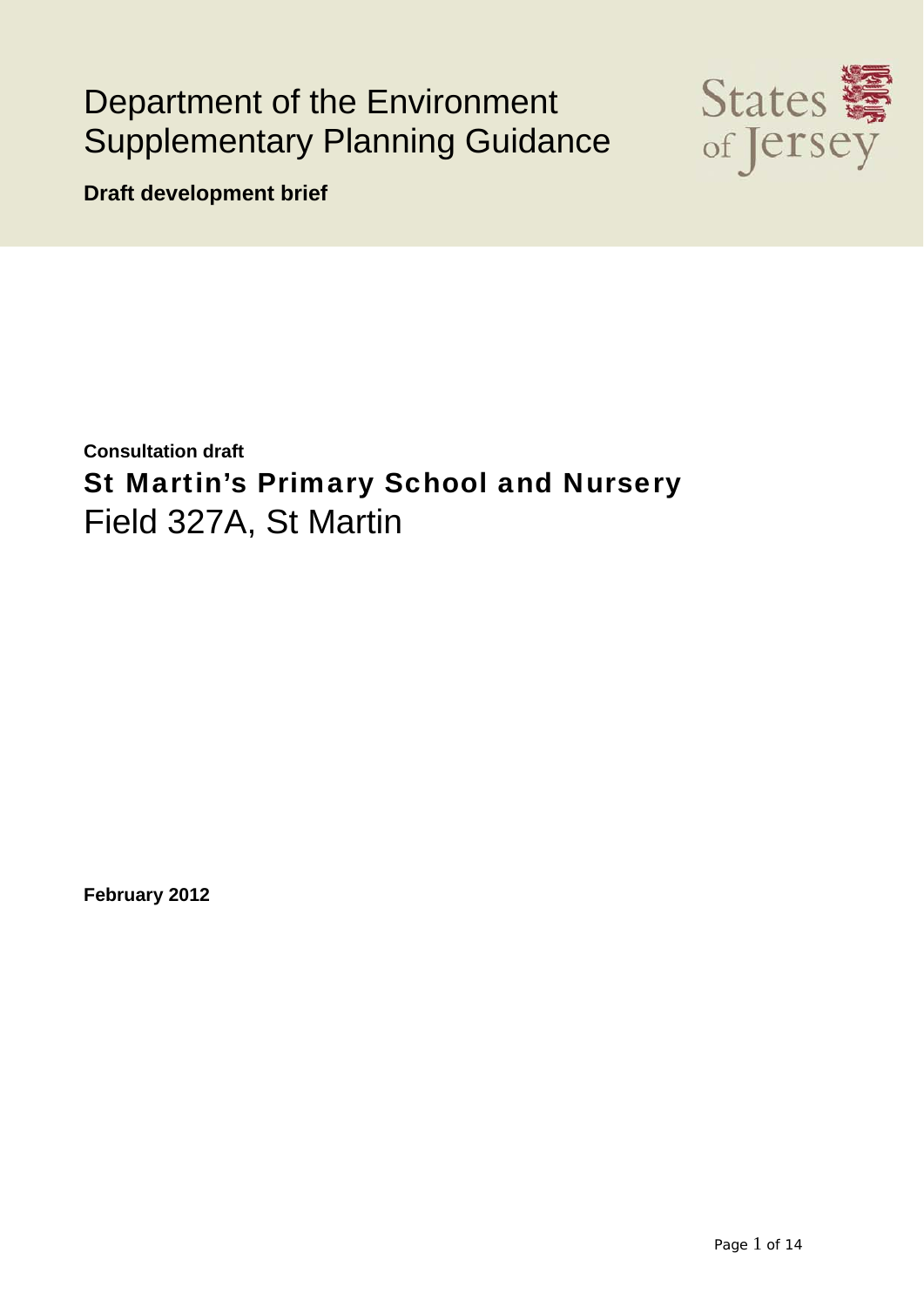# **About supplementary planning guidance**

The Minister for Planning and Environment may publish guidelines and policies (supplementary planning guidance) in respect of; development generally; any class of development; the development of any area of land; or the development of a specified site $<sup>1</sup>$  $<sup>1</sup>$  $<sup>1</sup>$ .</sup>

Supplementary planning guidance may cover a range of issues, both thematic and site specific, and provides further detail about either, policies and proposals in the Island Plan, or other issues relevant to the planning process. It can also be used to provide information about how the planning system operates.

Where relevant, supplementary planning guidance will be taken into account, as a material consideration, in making decisions.

Supplementary planning guidance is issued in a number of different forms including:

- **Advice notes**, which offer more detailed information and guidance about the ways in which Island Plan policies are likely to be operated, interpreted and applied in decision making;
- **Policy notes**, which can be issued by the Minister, following consultation with key stakeholders, in-between reviews of the Island Plan, to supplement and complement the existing planning policy framework;
- **Masterplans, development frameworks and planning briefs** provide more detailed information and guidance about the development of specific sites and areas of the Island; and
- **Practice notes**, which aim to provide information about how the planning system's protocols and procedures operate.

The current supplementary planning guidance is listed and can be viewed on the States of Jersey website at www.gov.je/planningguidance.

Hard copies of all supplementary planning guidance can be obtained from Planning and Building Services, Department of the Environment, South Hill, St Helier, JE2 4US, telephone: 01534 445 508 email: [planning@gov.je](mailto:planning@gov.je) 

<span id="page-1-0"></span><sup>&</sup>lt;u>.</u>  $1$  Under Article 6 of the Planning and Building (Jersey) Law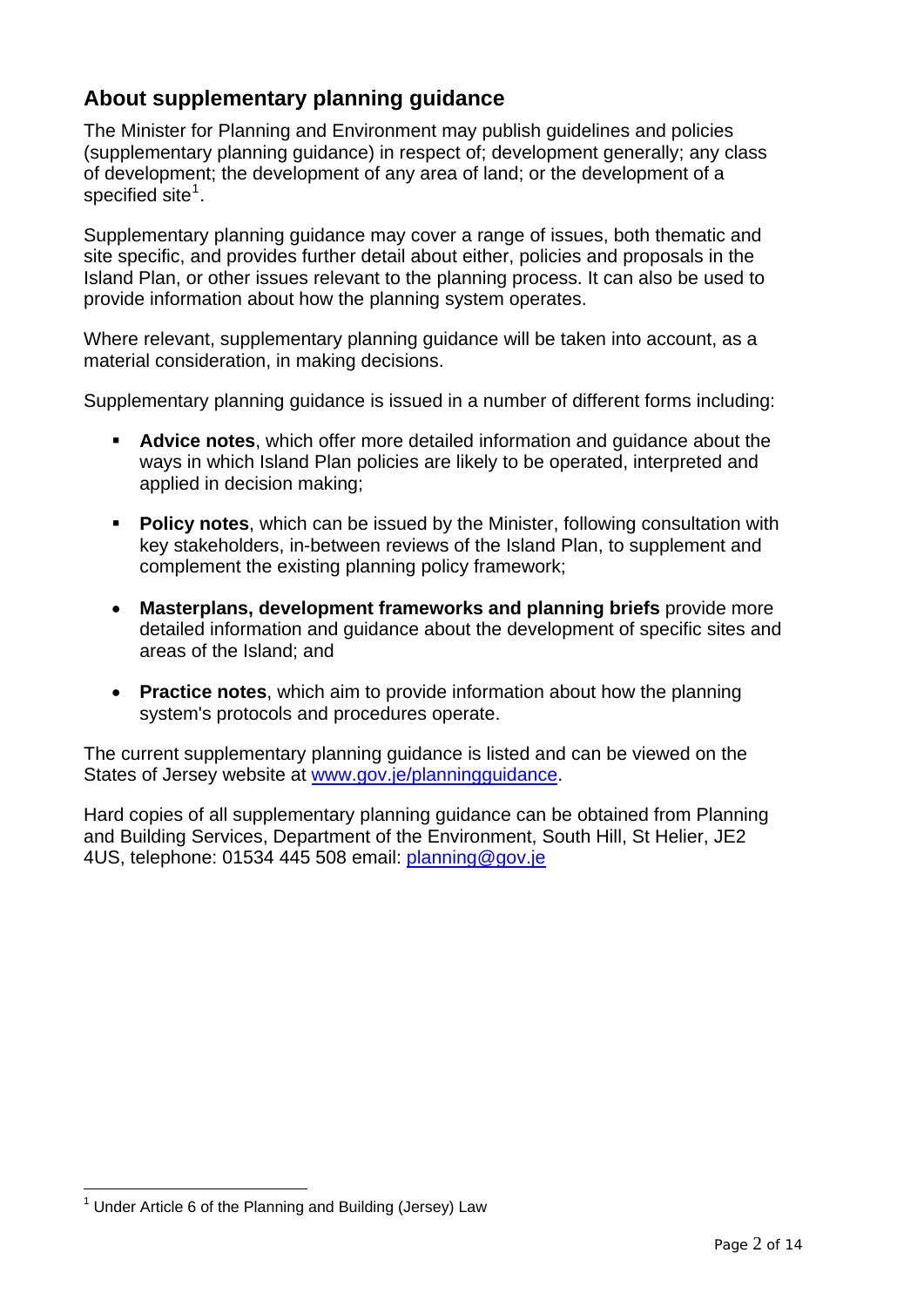# **Introduction**

The purpose of this brief is to establish the general development principles for a new primary school in St Martin and sets out the guidelines to be adopted when preparing detailed proposals for the new school and addresses issues such as layout, design, vehicle access, pedestrian safety and landscaping.

# **Status of this guidance**

This is currently draft guidance produced for consultation purposes.

This draft guidance will be reviewed and amended in response to the findings of the consultation. The Minister will then seek to adopt the new guidance which will provide the framework for the assessment and determination of any subsequent planning application.

# **Who is the guidance for?**

This guidance is principally aimed at those involved in the planning and design of the new school, to ensure that those planning issues that are relevant to it are taken into account in the design process.

It is also designed to provide those with an interest in the project – neighbours, parents, staff and other States departments – with guidance and advice about the issues that will be considered during the planning process.

# **Policy context**

The facilities at St Martin's Primary School are well below the minimum modern education space standards, as set out by the Department for Education, Sport and Culture (see Appendix 1). The department has secured approval of the necessary funds for the construction of a new school from the States Capital Programme.

The requirement is for a new single form entry primary school to accommodate approximately 210 pupils, including a nursery catering for up to 30 children and external sport, play and habitat areas, the requirements for which are outlined in ESC's 'Statement of Requirements' (Appendix 1) and informed by the Department for Education (DfE) UK Building Bulletin 99.

There is no capacity for any further expansion on the existing site. To address this need the 2011 Island Plan, at Policy SCO1, makes provision for a new primary school and nursery unit to be developed on Field 327A, adjacent to the existing school buildings, which is currently partly used as the school playing field and is of sufficient size to accommodate the new school buildings, a junior football pitch and playground.

# **Development objectives**

The overriding aims for the development of a new primary school on this site will be:

- to provide a well designed primary school and nursery environment that is conducive to teaching and learning by adopting best current practice.
- to create a development that is efficient in terms of space and energy consumption, making efficient use of the land available.
- to create a design that makes a positive contribution to the physical context of the area.
- to create a school that has the best level of accessibility, amenity and safety, in all its aspects.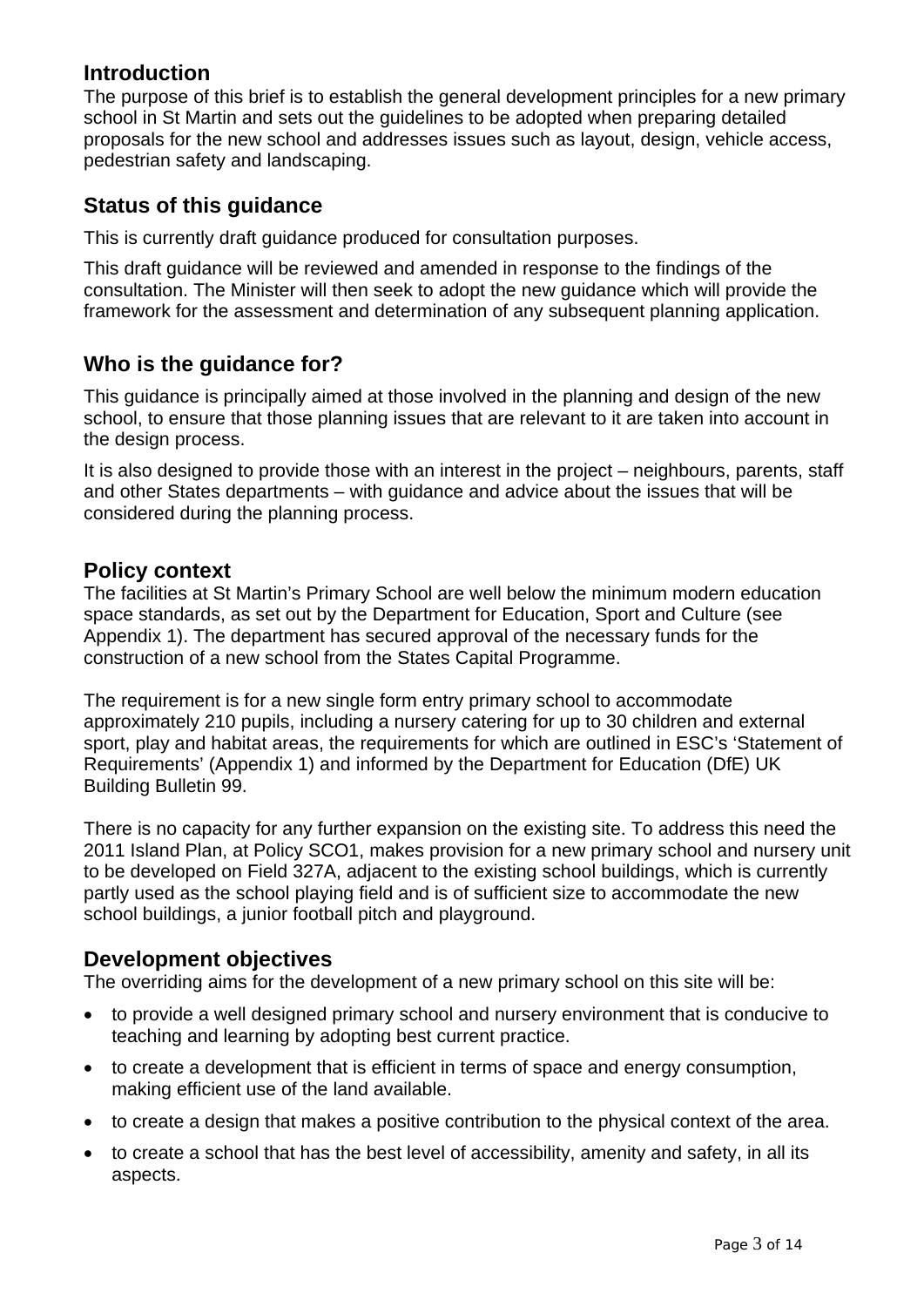# **Planning guidance**

There are a number of planning policies, constraints and factors which will determine the successful procurement of the new primary school. The key planning issues are highlighted below.

## **Location, character and context**

The Minister for Education, Sport and Culture made a representation to the 2011 Island Plan review explaining that the existing school was no longer fit for purpose and there was no space on site for expansion and requested that Field 327A be safeguarded for educational use.

The States approved the Island Plan in June 2011 and Field 327A was duly safeguarded in Policy SCO1. Although the Minister for ESC has made a compelling case for a new school, the Minister for Planning and Environment will require confirmation that the proposed school is in the most sustainable location in respect of its catchment area and expects that confirmation to come out of the consultation process.

Field 327A is approximately 3.3 acres (13,600 sq.m. or about 5.5 vergées) and is currently used as a playing field for the primary school. The site is on the western edge of the rural parish centre of St Martin's, bordered by La Rue de la Croix au Maitre to the south; the existing Parish primary school and an agricultural field to the east; the private park land garden of Croix au Maitre to the west, and an agricultural field to the north.

The site is located on relatively high ground on the edge of a rural settlement and any new structure is likely to be visible in the wider landscape from the north, south and east. The setting is a transitional area; on the east side is the formal municipal built-up area of the existing Victorian school and Parish administration buildings and on the other the site leads on to the open rural countryside.



**Figure 1**. Location plan.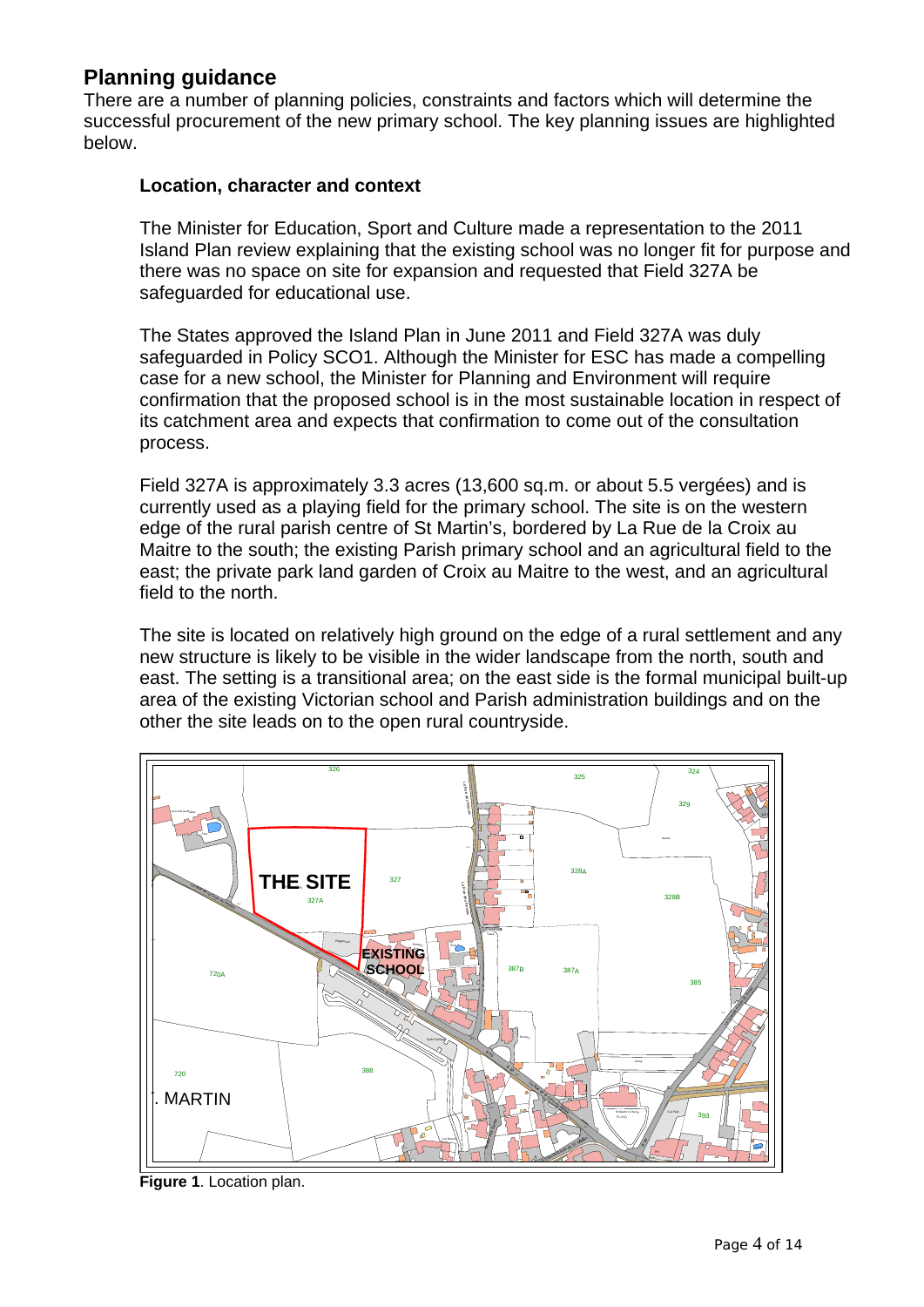The pink granite roadside wall of the existing school provides a formal frontage and entrance to the listed school and school house, which have cream painted rendered walls, feature gables, parapets and verge details with natural slate roofs. The fenestration consists of well proportioned nine-pane sash windows, located in the two south facing gables.

The north, west and part of the eastern boundaries consists of natural hedgerow with mature indigenous trees.

The southern boundary also has a row of mature trees set 2 to 3 m in from the roadside security fencing. The fencing, although necessary for the existing playing field, is visually intrusive in the local landscape.

# **Policy SCO1: Educational facilities**

The site is identified in the 2011 Island Plan as 'land safeguarded for educational use' under policy SCO1: Educational facilities. This policy supports proposals for the development of educational facilities on land safeguarded for that purpose: the extent of the safeguarded site is shown in figure 2.



Figure 2. 2011 Island Plan – planning policy context.

# **Design criteria**

The proposals should have regard to the Minister's design principles, as set out in the Jersey Design Guide. In particular, the new school and nursery should be designed having regard to its context and should be appropriate to its surroundings, from which it should draw references: the highest standard of design will be sought.

The site is located on the edge of the built-up area which leads onto open countryside and as such the visual impact of the new development on the open countryside will need to be carefully handled. The Countryside Character Appraisal identifies a potential threat to the character of the village if further linear development is allowed to encroach along the main roads leading out of the village. Accordingly, the visual impact of the new school will need to be minimised through careful siting, design and landscaping, and use of materials and colour. In particular, as part of the landscaping of the site, the Minister requires significant tree and hedge planting along the northern and eastern boundaries of the site, to bolster existing vegetation to provide a strong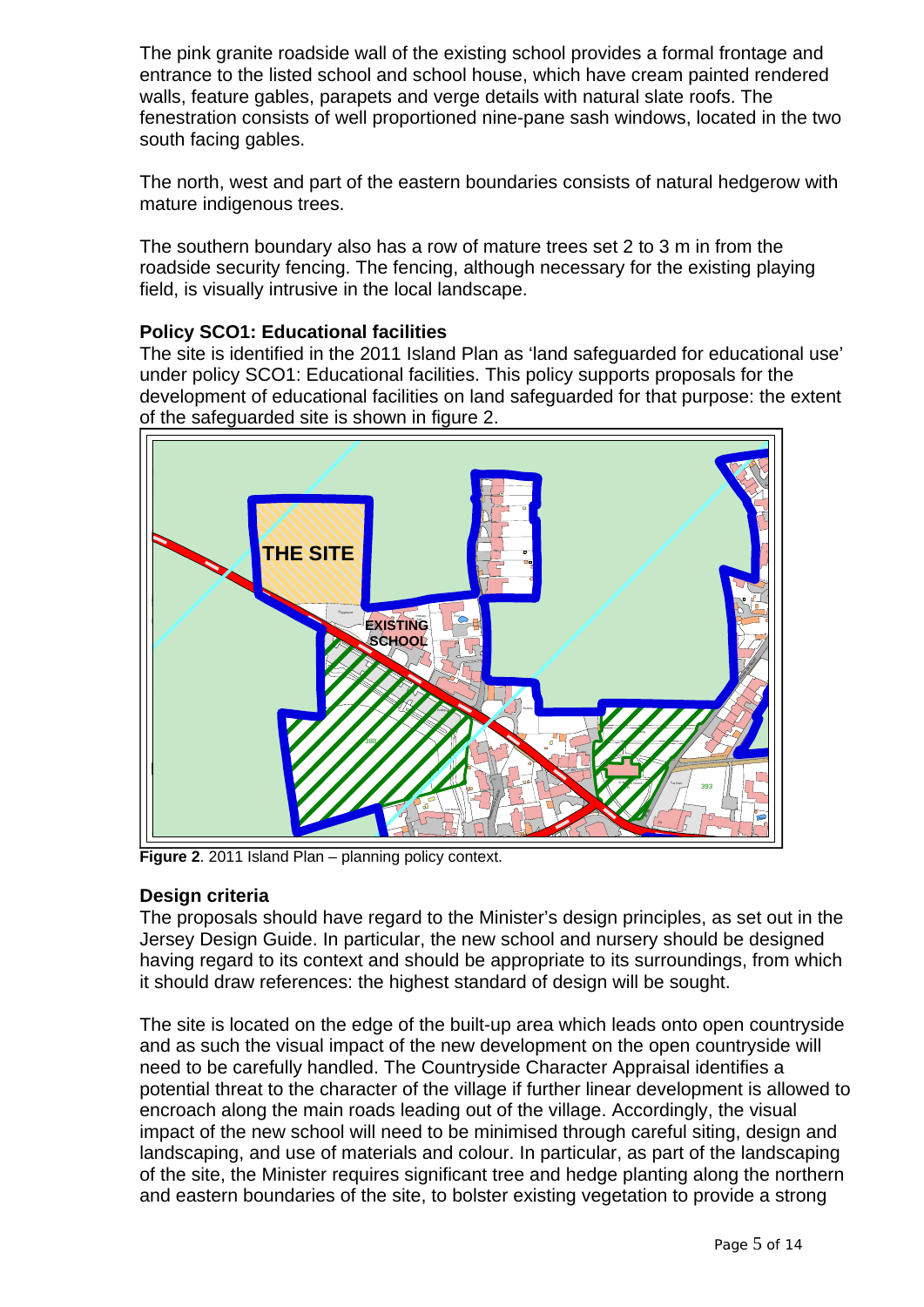green edge to the development to soften its impact upon open countryside and to ensure that it integrates into the landscape from distant views. Advice about the most appropriate species of hedgerow trees and plants should be sought from the Department of the Environment Natural Environment Team.

In addition, the site is on relatively high ground in relation to the village centre and to avoid it being prominent in the wider landscape, the new structure should be no higher than the adjacent school building.

The existing primary school has a well defined building line which characterises the area. This building line is set back from the roadside boundary by approximately 18m; see attached site plan and the new structure should not encroach beyond this line.

The on-site open space provision is a critical requirement and the site must accommodate a junior size soccer pitch, playground and nature trail; the preferred location for this is to the north and west parts of the site to form a soft visual green buffer to the open countryside.

Taking all of the factors identified above into consideration, the new school structure should be confined to the south east quadrant of the site, adjacent to the existing school building and built-up area.

The proposals must also take into account the requirements for safeguarding and enhancing the local biodiversity on the site, by retaining the existing trees and hedgerows and restoring and managing the boundaries of the site with the emphasis on maintaining the character of the rural landscape. Opportunities for the creation of new semi-natural habitat, in the grounds, and the opportunity for the creation of nesting sites in the building, should also be considered.

Materials and colours are very important and a palette should be created as part of the design statement to demonstrate how the building will integrate within its landscape setting and the character of St. Martin's Village.

The States of Jersey has shown its commitment to Percentage for Art in the Island Plan and it should seek to set an example through its own development projects. The development of a new public building, such as a school, presents the opportunity to include public art as an integral part of the design process, to be incorporated into the new facility. It also offers the potential for the engagement of pupils, either at St Martin's School under the supervision of an artist, or other students studying art at one of the Island's other schools or colleges, in this element of the design. Further advice, about the integration and procurement of public art into the design process, is set out in supplementary planning guidance Percentage for Art (June 2008)

The entrance to the new school should retain the character of the area and if roadside walls are introduced they should emulate the existing school's roadside wall features through careful use of materials and details.

The new school must create an environment that is conducive to teaching and learning by adopting best current practice. Attention should be given to natural lighting, ventilation, the creation of stimulating learning and working environment. In addition, the school must be to the highest sustainable standards and the design statement must explain how the development will embrace issues of sustainability, which should include renewable energy, heat recovery, passive solar gain, materials. Under the auspices of polices in the new Island Plan (at NR2: Water conservation and NR7: renewable energy) there is a requirement to address issues of water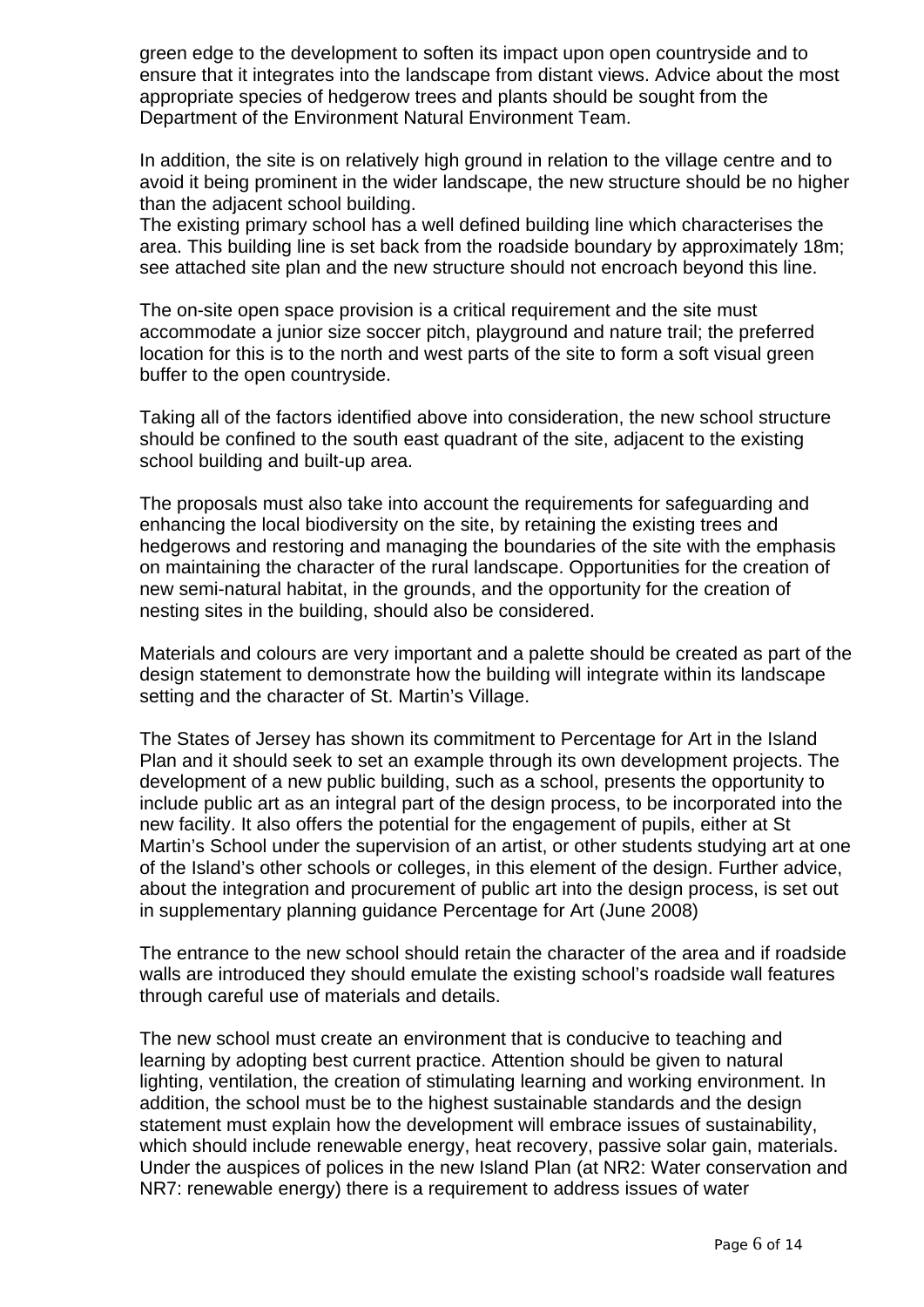conservation and the incorporation of low-carbon or renewable energy technologies, the latter to ensure the off-set of carbon emissions by 10%, as an integral part of the development



Figure 3: Constraints plan

## **Travel and transport**

The potential for traffic congestion to occur at peak times of drop-off and pick-up times are well known and the construction of a new school provides the opportunity for this issue to be addressed as an integral part of the design and development process.

Consideration must be given to sustainable transport opportunities to be introduced and initiatives should be discussed with the Parish and TTS Highways at the inception of this project, and should also involve staff and parents.

Accordingly, consideration must be given to providing appropriate access for public transport and service vehicles, such as school transport, emergency, delivery, maintenance and refuse vehicles. In addition careful consideration must be given to understanding and providing for school drop-off and pick-up, ensuring overall that pedestrian safety is not compromised by agreeing and implementing appropriate traffic management

A safe route to school scheme was introduced some years ago and included certain traffic calming, pedestrian and environmental improvements. The initiatives of the 'Safer Routes to School' programme must be addressed in the planning and design stage. Alternative forms of transport other than the car (e.g. cycling, walking, buses), must be taken into account in the design stage, in discussion with the school, TTS School Transport Coordinator and the emergency services and the Island's public transport provider at an early stage.

The result of this work should be captured in a Travel Plan, which should consider all travel to and from the school for staff and students, and should include the development of objectives, measures and targets to promote and enable more sustainable travel choices by everyone using the new facility. The provision of a Travel Plan will be required under the auspices of Policy TT9 on the new Island Plan.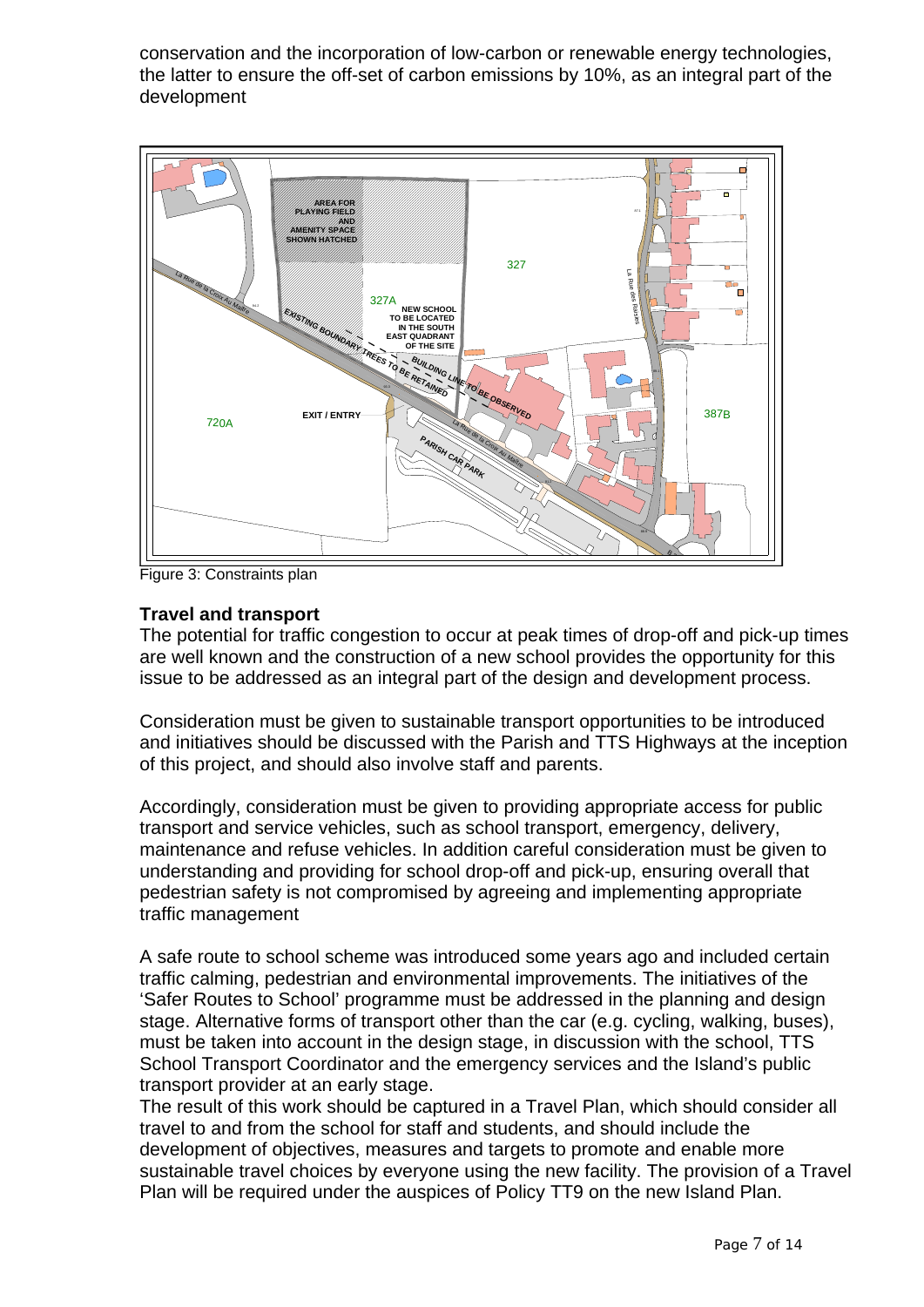# **Crime reduction**

Consideration must be given to appropriate crime reduction measures and early consultation should take place with the Crime Reduction Officer at Jersey Police.

## **Environmental and waste management plans**

The applicant should consult with the Environment Department at an early stage in respect of a Construction Environmental Management Plan and Site Waste Management Plan.

## **Health protection**

Consideration must be given to health protection issues that might arise in respect of noise, dust, smell, etc. emanating during the construction period from the site works and early consultation should take place with Health Protection.

#### **Main services**

The provision of mains service infrastructure, to include electricity, water, gas, foul and surface water sewers and telecommunications must be investigate and confirmed prior to the submission of a planning application. The developer is required to confirm the provision of mains services as part of the planning application details and to provide the necessary on and off site infrastructure necessary to support the development.

## **Planning obligations**

The Minister for the Environment will ensure that a planning obligation agreement is entered into to secure the provision of any benefit or associated infrastructure, etc, arising as a direct result of the new development. Accordingly, the following may require a planning obligation agreement:

- any associated infrastructure provision or directly related costs to the provision of drainage, traffic and transport, pedestrian, health or environmental protection measures.
- the provision of a voluntary, percent for art, contribution.

# **Traffic Impact Assessment**

Although the proposal seeks to replace like for like, the new school has the potential to generate significant traffic impacts and should be accompanied by a formal traffic impact assessment and early discussions should take place with the Highway Engineer, Transport and Technical services. As stated above, a Travel Plan will also need to be developed to ensure that opportunities for more sustainable modes of travel are identified and pursued through a clear set of objectives, measures and targets.

#### **Planning application**

A detailed planning application will be required to be submitted by the applicant in accordance with the advice contained in supplementary planning guidance – Information required for a planning application (August 2010). The applicant will also need to clearly demonstrate that the proposed scheme meets the requirements of this development brief as well as taking into account any physical or legal constraints that might emerge through the applicants own investigations and which might affect the development potential of the site.

It is strongly advised that an approach is made to the Department of the Environment prior to the submission of an application to determine, on an informal basis, whether the requirements of the development brief have been met by a specific set of proposals.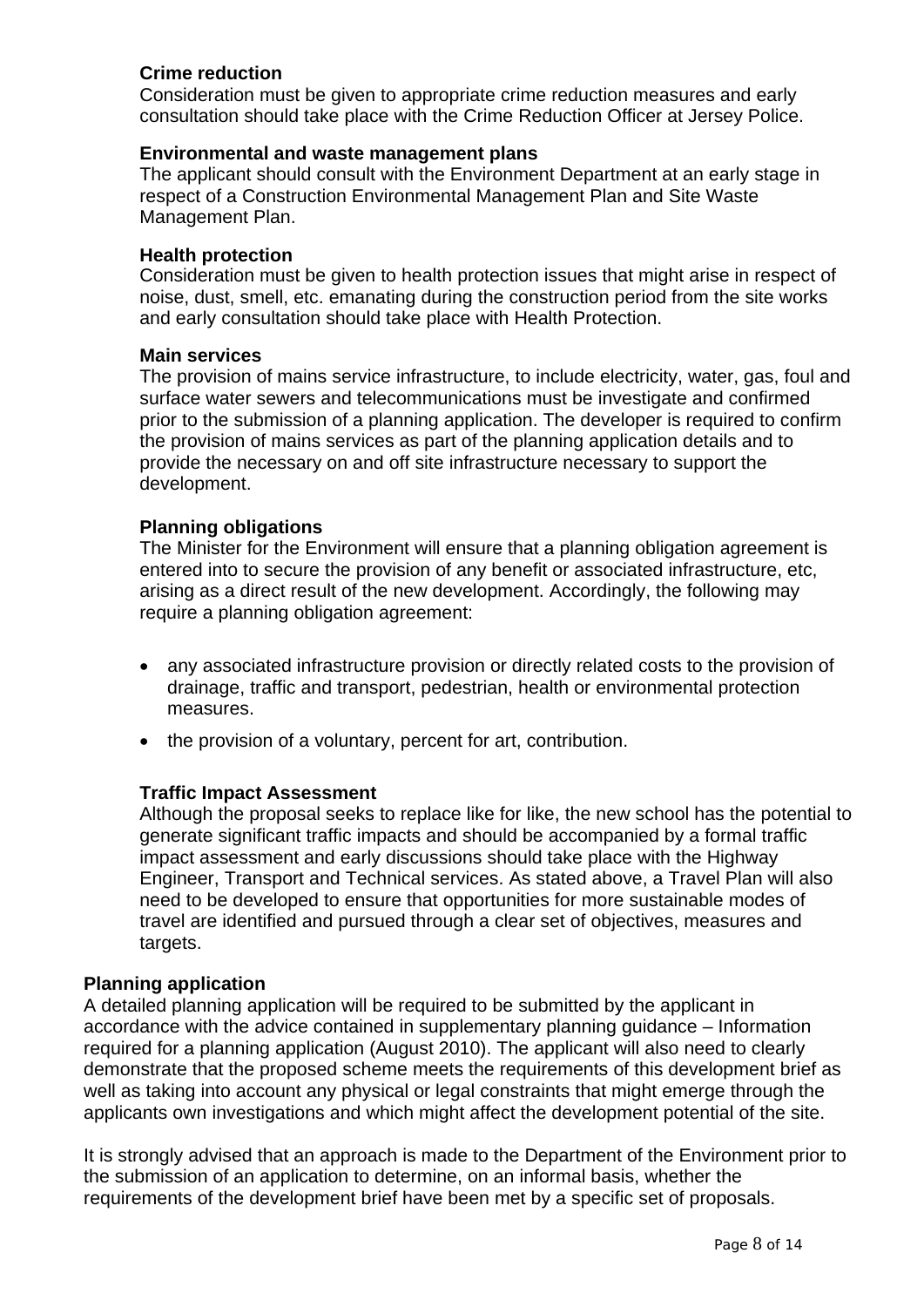Applications for development permission will be dealt with in accordance with normal procedures and should be sufficiently detailed to demonstrate how the site can be satisfactorily developed, having regard to the existing published guidance contained in this brief.

A number of statements about specific aspects set out in this brief will be required to be submitted as part of the planning application. This will include a Design Statement, explaining how the design concept evolved and how it relates to the principles set out in this brief , but may also include a crime impact statement, waste management plan, percentage for art statement and a Travel Plan. A physical or a computer generated model will also be required to indicate the design, massing and landscaping of the new school. .

#### **Other comments**

Any development proposals will, of course, be subject to other normal planning and technical requirements, as necessary.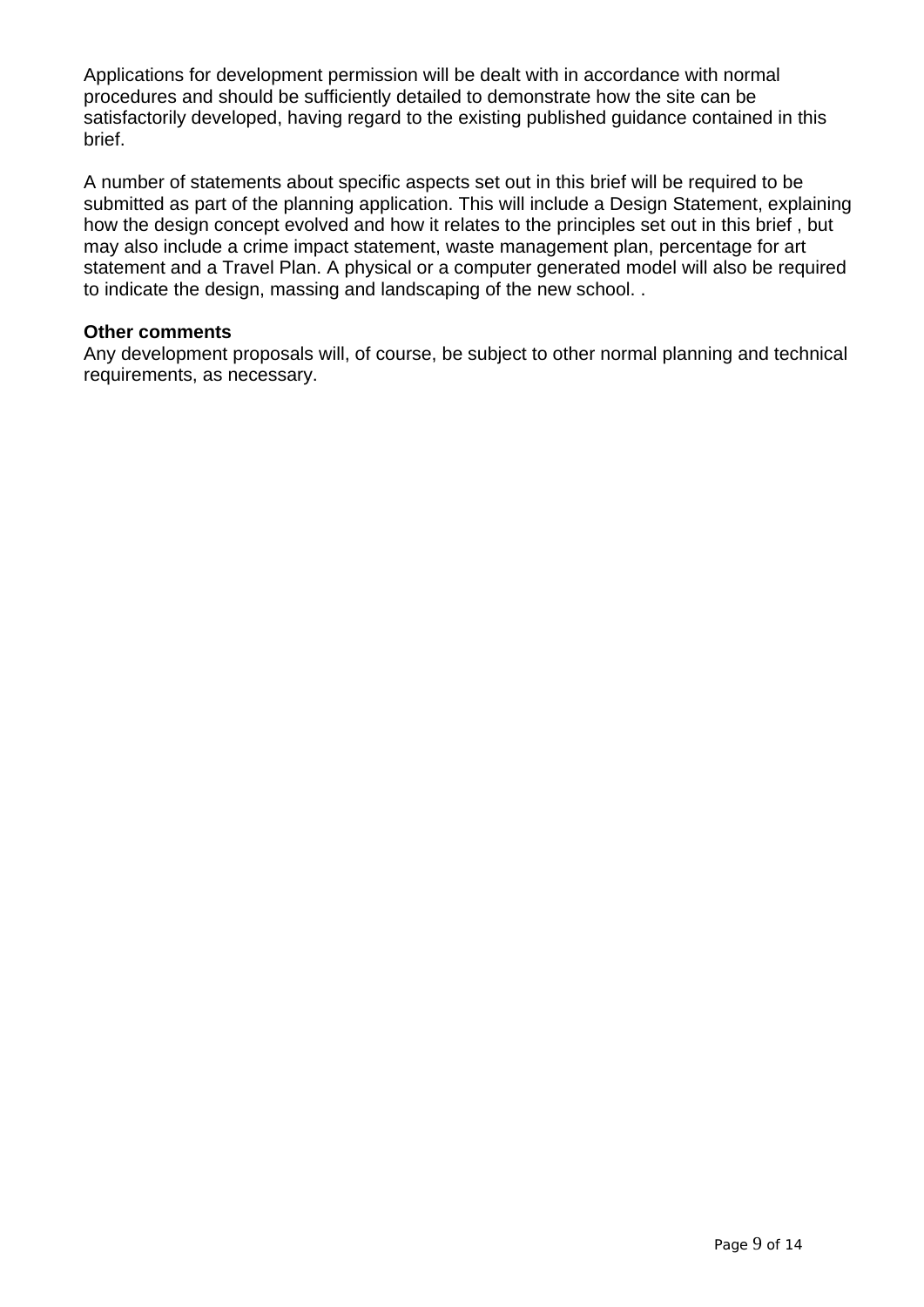# **Contacts**

In formulating the scheme the applicant should consult with the following organisations and, subject to the approval of the Minister for the Environment, implement any recommendations accordingly.

- **Planning and Building Services:** Policy and Projects Team and Development Control Section
- **Environment**: Environmental Protection and Natural Environment Sections
- **TTS Highways**
- **Education Department**
- **Health Protection Service**
- **Connetable of St. Martin**
- **Jersey Electricity**
- **Jersey Gas**
- **Jersey Water**
- **Jersey Telecoms**
- **Crime Prevention Design Adviser**: States of Jersey Police

#### *DISCLAIMER*

*It is important to note that this document is not binding in itself. Any information supplied in this brief does not in any way absolve an applicant from verifying that all necessary information on the requirements of the various authorities and organisations is correct at the time. Neither does it restrict the Minister for the Environment from amending or varying such information contained in the brief, before a planning application is determined.*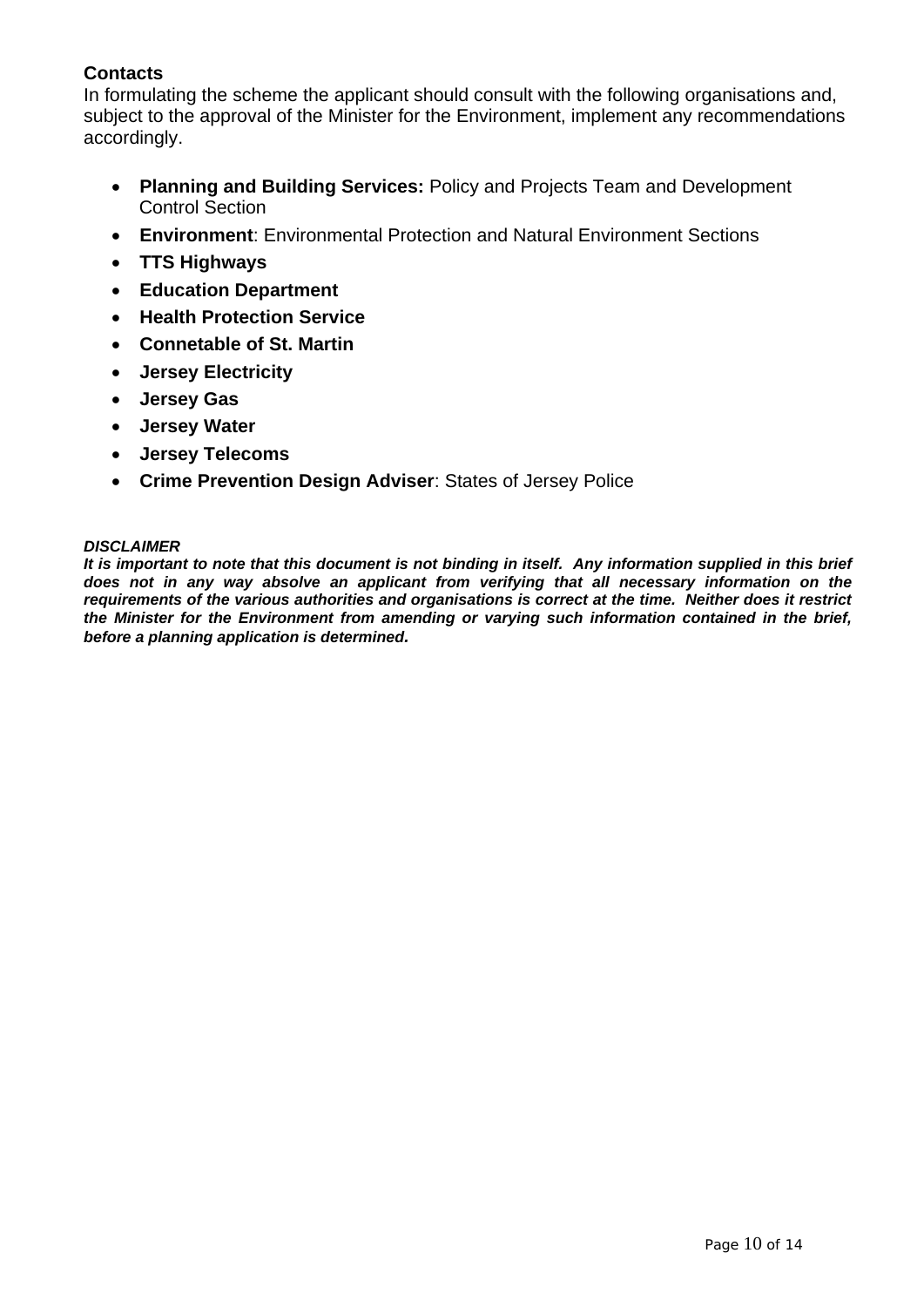# **Appendix**

#### **St. Martin's School Department of Education, Sport and Culture Statement of Requirements**

1. This document summarises advice previously given by the Education, Sport and Culture Department on the facilities that it would like to be provided at the new primary school on Field 327A, St. Martin.

## **REQUIREMENTS**

- 2. The Education, Sport and Culture Department's requirements are for a new single form entry primary school and 30 place nursery, which is to be designed on the basis of the DfEE guidelines for schools, i.e. as set out in the second edition of Building Bulletin 99 – 'Briefing Framework for Primary School Projects' (copy attached). It is recognised that these do not have statutory effect, but nonetheless they provide a good standard that ESC would like to achieve, and which will hopefully be readily achievable when designing a new school building. If there are any aspects of the proposed design that would not meet the minimum standards as set out in BB99, ESC would like this to be discussed and agreed as part of the design process.
- 3. The standards for schools with approximately 210 pupils are set out in Appendix 2 of BB99 (in the column headed '210 pupils'), and in this case the project will include a nursery catering for up to 30 children. The standards are generally similar to those specified in Appendix A of the 'Feasibility Study: St. Martin's School' that was initially prepared in March 2007 and revised in December 2008, although there are some minor differences (presumably because the Building Bulletin has itself been revised since 2008), and ESC would therefore request that Appendix 2 of BB99 be taken as the point of reference when preparing detailed designs. It is also recognised that in many cases the minimum requirements in terms of floor areas have been significantly exceeded in other recently-constructed primary schools, to the advantage of the teachers and pupils, and ESC would ask that due account be given to this as part of the design process, with a view to incorporating similar additional space where appropriate.
- 4. Classroom sizes, storage areas, ancillary rooms etc, to be as specified in BB99.

#### Single or two-storey options:

- 5. ESC understands that in planning terms either a one-storey or two-storey option is likely to be acceptable, subject to design considerations and the building's position on the site. ESC is willing to explore both options (together with the option of having a building which is partly one-storey and partly two storey). If a two-storey option is favoured, then there is a preference for the older year groups (e.g. Years 5 & 6) to have their classrooms on the upper floor.
- 6. One advantage of a two-storey structure is that it would have a smaller footprint, thereby increasing the amount of external play space and learning areas potentially available to pupils.

#### **External space**:

7. Guidelines in respect of external areas are set out in Part D of BB99, and ESC requests that the following features be included as part of the design.

(a) Junior-sized playing field (grass surface): maximum size 80m x 50m/ minimum size 70m x 40 m, plus end margins of up to six metres (i.e. total margin for both ends), and side margins of up to 4.5 metres (i.e. total for both sides);

(b) Hard surfaced game court (e.g. netball) (tarmac surface) plus a cricket strip (hard core plus coir matting): minimum recommended size  $= 1.020$  square metres.

(c) Informal and social areas (to include a variety of hard and soft areas): minimum recommended size = 1,220 square metres. It has been assumed that playground equipment will be installed as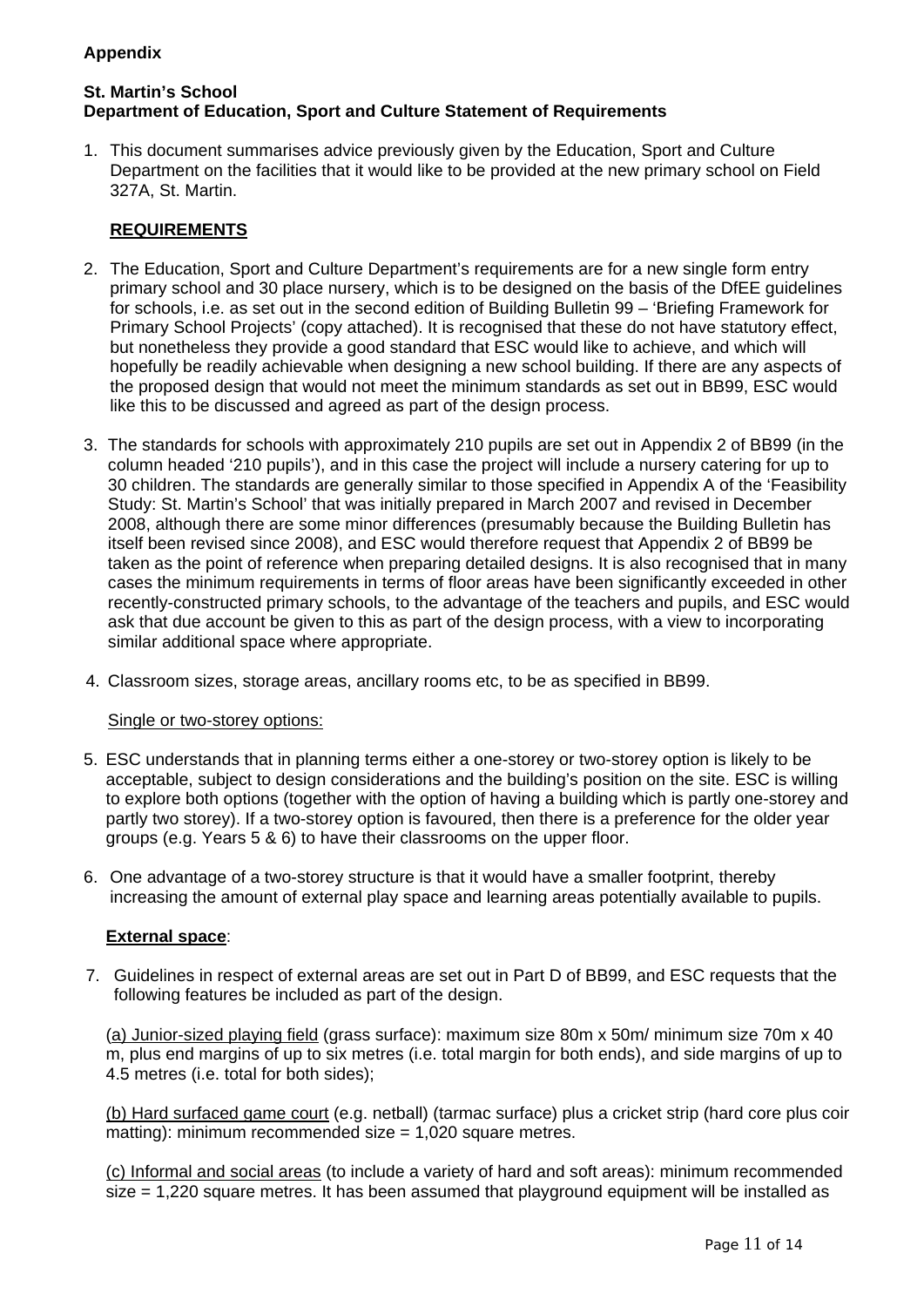part of the FF&E budget, although Property Holdings is asked to advise if this should not be the case;

(d) Habitat areas: a proportion of the grounds to be developed for a range of activities, e.g. nature trail, wildlife areas.

It is recognised that the minimum sizes for many of these facilities will be significantly exceeded as part of the school design, due to the overall site area, and this is supported by ESC as these will enhance the learning environment.

8. There are a number of other facilities that ESC would like to see incorporated in the design, although it is recognised these are subject to funding constraints and may not be affordable as part of the current project. The site design and layout, therefore, will need to allow for their possible incorporation at some point in the future -

- Nursery & Reception outside learning area: the school is looking for an outside learning area that would be of at least the same area as the floor area of the two classrooms for this age group;

- Ground floor classrooms: ideally all ground floor classrooms will have access to their own outdoor learning spaces, with access being provided directly from the classrooms. The area of these outdoor learning spaces would need to be the subject of further discussion with ESC and the school, although I would not envisage this being greater than the floor area of the classrooms they are serving;

- Vegetable patch - 16 metres x 6 metres (possibly on eastern side of Field 327A);

- Outdoor meeting space/ampitheratre: 12m x 12m (i.e. sufficient to provide seating for all 210 pupils at the school);

- Long jump pit;
- Storage shed for sports equipment
- Bicycle & scooter racks
- 9. Although the school would ideally like to see a cricket square being incorporated in the design, it is recognised this would be difficult to achieve on the site, i.e. because the harder surface could not be incorporated as part of the grass playing field. It is suggested that the Parish be invited to consider allowing a cricket square to be installed on part of the Village Green across the road. Subject to further discussion with the school, it may be considered appropriate to offer to pay for this out of the project budget, subject to other funding demands (i.e. as an item to be considered once the main phase of the project has been completed).

#### Traffic and Transport:

- 10.ESC supports measures that will maintain the flow of traffic in the vicinity of the new school, and recognises that particular attention needs to be given to the arrangements for dropping off and collection at the start and end of the school day. As an active partner in the 'Safer Routes to School' programme, ESC recognises that consideration needs to be given in the planning and design phase to forms of transport other than the car (e.g. cycling, walking, buses), and that this needs to be taken into account in the design stage.
- 11. ESC understands that TTS will be consulted shortly as part of the process in developing the planning brief, and that Rob Cabot will be the first point of contact for any consultation on transport, traffic, and road safety matters. The recently-appointed TTS School Transport Coordinator is also to be involved in the consultation process, as she has been tasked with developing transport plans for individual schools, and it makes sense for her to be involved at this early stage.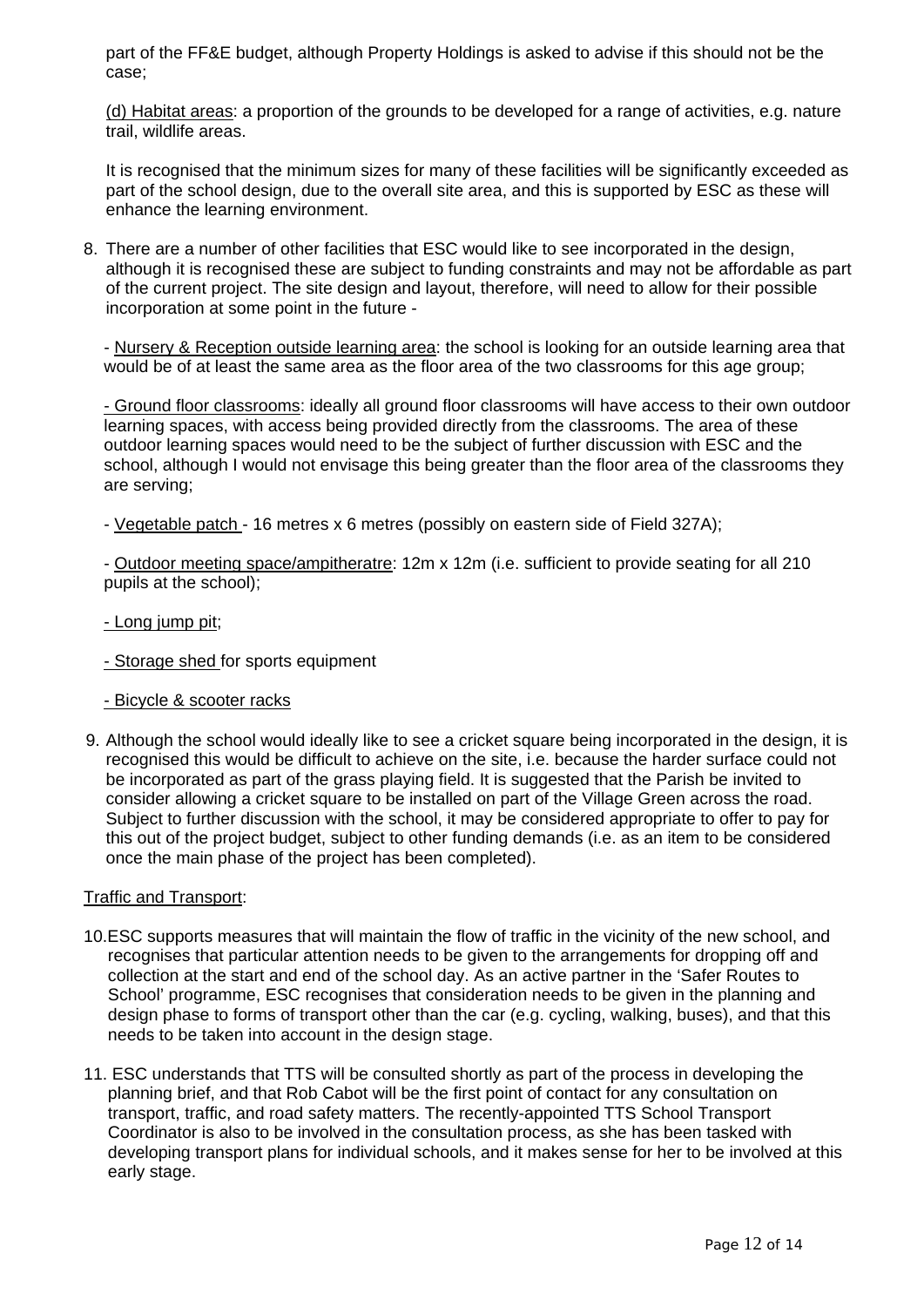## Parking:

- 12. The position in relation to the number of staff and visitor parking spaces required at the school needs to be clarified.
- 13. Access for emergency vehicles on to the main site, as well as delivery, maintenance and refuse vehicles will need to be provided. Disabled parking space(s) in the immediate vicinity of the school building will also need to be provided; the number of these spaces being determined after reference to Building Bulletin 99 and consultation with TTS.
- 14. ESC have considered two possible parking options –

(1) Field 327A: Under this option, the main parking area would be situated on the southern part of Field 327A, i.e. on the southern side of the main school building. This arrangement would have the drawback of bringing vehicles on to the main site, although it is understood the risks to pupils can be mitigated through the segregation of pedestrian and vehicular routes.

One major drawback of this arrangement is that it will result in a reduction in the area of outside learning and play areas available to pupils. If it should be decided to go ahead with Option (2) (see below), one could still allow for flexibility by retaining an open area on Field 327A (e.g. a grassed area) that could be converted to parking spaces in the future, and which could be used as an overflow for special events, e.g. school sports day.

(2) Parish Car Park: Under this option, the main parking area (including staff parking) would be the car park belonging to the Parish of St. Martin, with the potential for additional parking spaces in future by extending the car park along part of the northern edge of Field 720A, i.e. in the north-east corner of the field opposite Field 327A. This option would have the advantage of maximising the amount of play space and outside learning areas available to pupils.

With this option, it would be desirable for the status quo that currently exists between the school and the parish to be placed on a more secure footing. At the moment ESC does not pay anything towards the maintenance and upkeep of the parish car park, although the parish has stated for some time that it considers this situation to be unsatisfactory. One possible option would be to conclude a written agreement between ESC (or Property Holdings acting on behalf of ESC) and the Parish of St. Martin in which the parish would allow ESC to continue to use the car park in return for a contribution towards maintenance. There has been discussion in the past about the possible resurfacing of the car park, and this could be of a slab-type design rather than tarmac as it is understood this would provide better drainage. As discussed on 21<sup>st</sup> September, consideration could also be given to the provision of lighting as part of the parking arrangements.

15. Although it was stated by parents at the PTA meeting I attended on 29<sup>th</sup> September that the car park was 'full to overflowing' at collection and dropping off times, this may well refer to the western end of car park, as the eastern end has had plenty of spaces available whenever I have visited the school at these times. TTS will presumably investigate this as part of their traffic assessment, as well as the question of whether it would be desirable to introduce separate entrance and exit points to ease the flow of vehicles through the car park. It may also be desirable to relocate the pedestrian crossing so that it is further to the west, i.e. to reflect the new location of the school.

#### Sustainability of Design:

16. ESC is an active supporter of the Sustainable Schools initiative, and in this connection it would support measures to promote sustainability in the design of the new building and its surroundings, including cases where these can be shown to have some application in the curriculum or to have the potential for application in other schools.